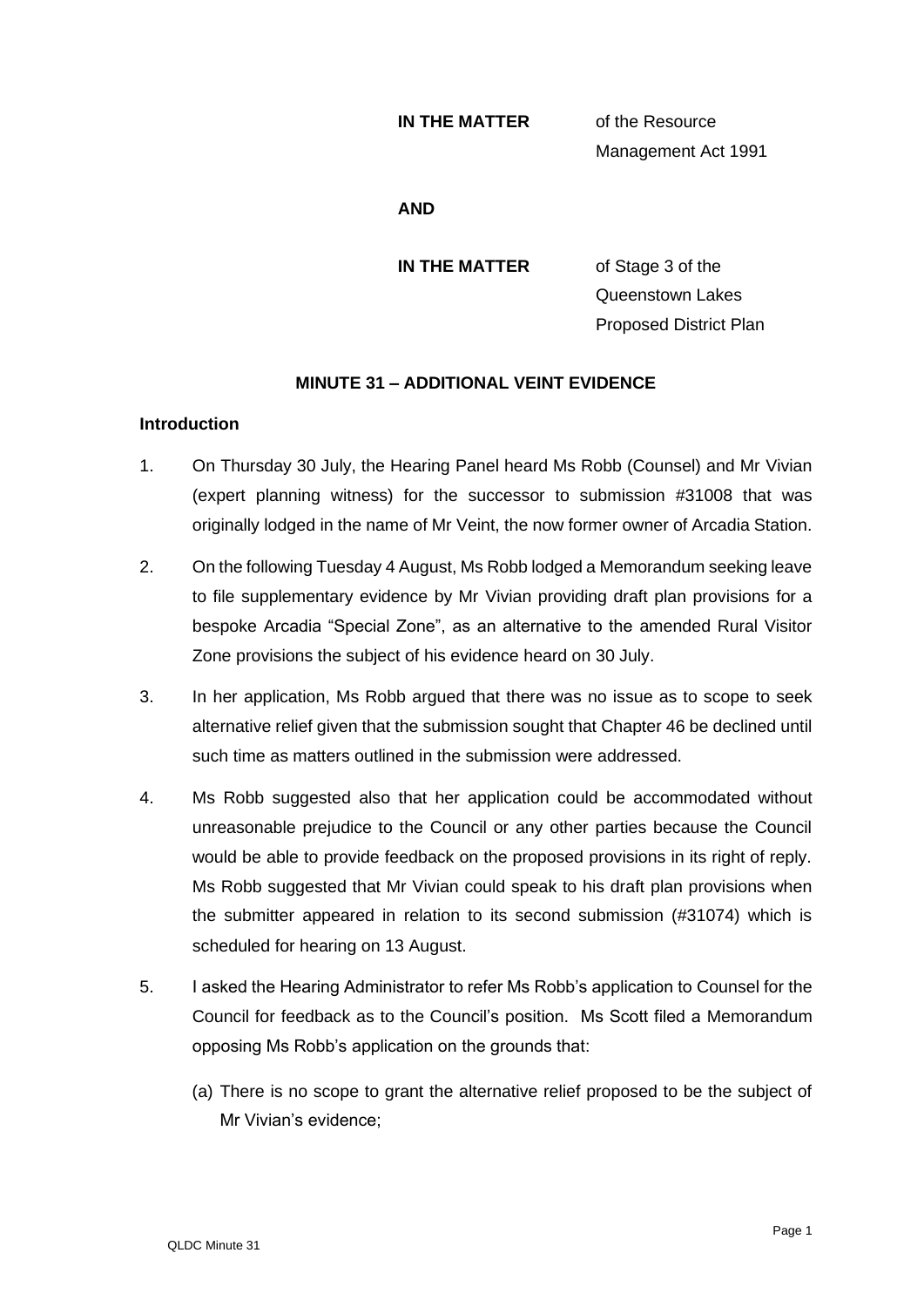- (b) It would be unfair to grant leave to file what would necessarily have to be very extensive evidence at such a late stage of the hearing process, given that the Council will be limited to a written reply thereafter. Ms Scott also drew attention to the potential that other parties might have wished to submit on the alternative relief sought and observed that it would provide the submitter with an opportunity that submitters on other subjects have not had;
- (c) The concept of a bespoke zone is opposed on its merits. Ms Scott observes that it would not overcome the fundamental objection to the relief sought by the submitter, which is based on landscape evidence.
- 6. Having reflected on the application, I asked the Hearing Panel to advise Ms Robb that I did not grant her application and that my reasons would follow. This Minute provides those reasons.

# **Discussion:**

- 7. When the submitter was heard on 30 July, the Panel had an extensive discussion both with Ms Robb and with Mr Vivian regarding the complex planning background to the submission. While possible alternatives to the relief sought by the submitter were canvassed, these tended to be collateral actions designed to alleviate the problem posed by a condition in the structure plan consent the submitter holds for the Arcadia Rural Visitor Zone under the Operative District Plan that requires registration of a covenant on the Arcadia Station land titles. My notes of that discussion, and indeed my recollection, do not suggest that the possibility of a bespoke special zone received more than passing reference.
- 8. I therefore regard this request as seeking a "second bite of the cherry", rather than responding to a request from the Hearing Panel.
- 9. On the scope for the foreshadowed alternative relief, the relief sought in the original submission is not entirely clear. If it is read as seeking rejection of the Plan Change and retention of the operative Rural Visitor Zone, an alternative bespoke special zone might be within scope, depending of course on the content of the zone provisions. Accordingly, I do not base my decision on Ms Robb's application on Ms Scott's first ground of opposition.
- 10. I consider, however, her second ground to be rather stronger. Because we did not discuss a bespoke special zone in any detail with Ms Robb and Mr Vivian, I have no idea what is in their minds as to the possible content of such a zone. I agree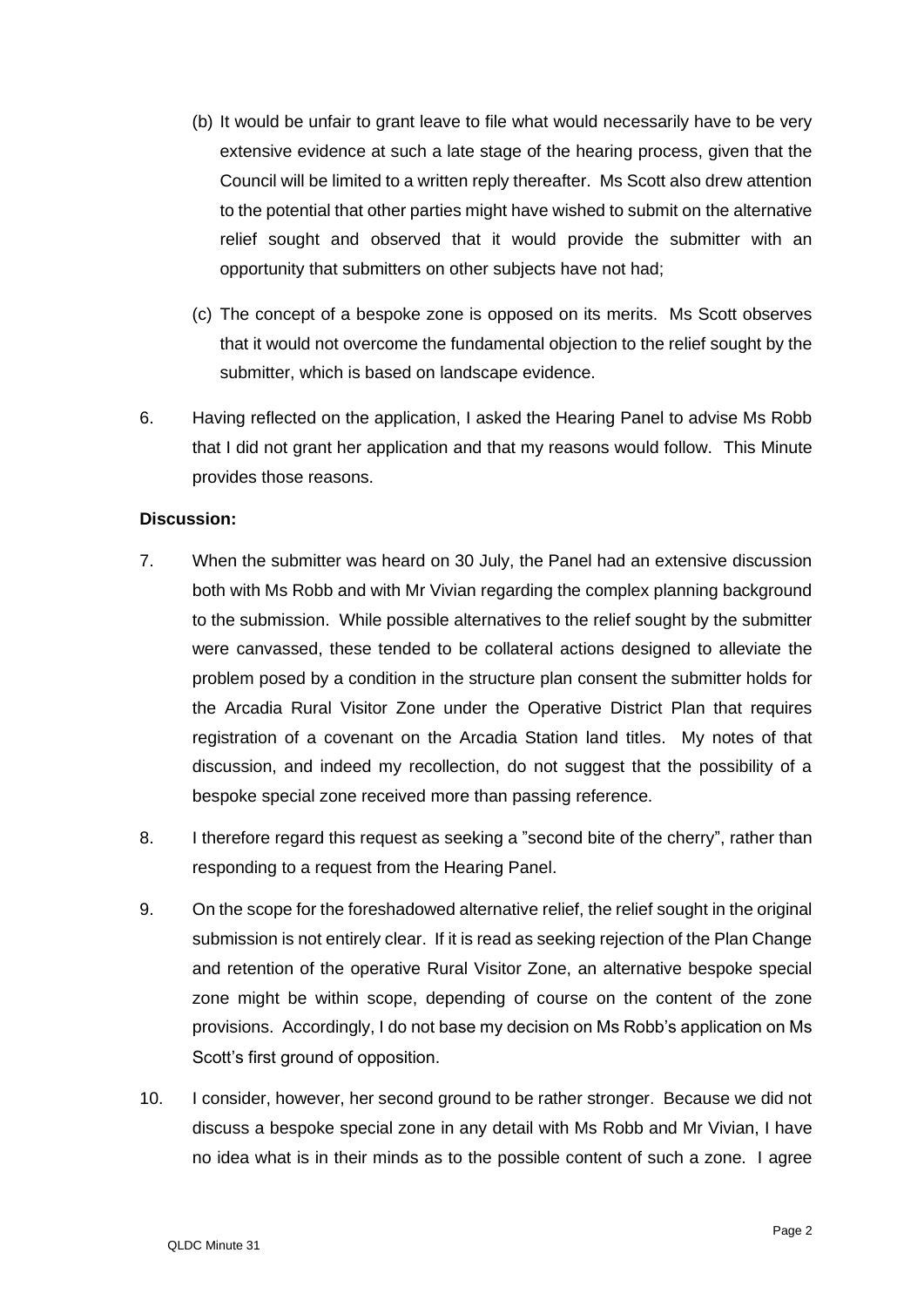with Ms Scott, however, that an entirely new zone would require significant evidential support. Among other things, a new Section 32AA evaluation would be required.

- 11. I have asked other parties to supply the Hearing Panel with revised plan provisions after completion of their appearance, but that was in circumstances where the issues had been well canvassed at the hearing and the nature of the additional documentation to be supplied was clear: either addressing a specific issue, or correcting drafting issues in a previously tabled version. This is not in that category.
- 12. I therefore agree with Ms Scott that the Council is prejudiced being limited to a written reply, albeit that the scale of that prejudice is difficult to establish at this point.
- 13. For similar reasons, while I accept there is the potential for prejudice to third parties, in particular the further submitter on the original submission, the scale of that prejudice is uncertain at this point.
- 14. I agree also that our hearing the submitter again on matters they had already addressed us on would operate unfairly to other submitters, who have not had that opportunity. The fact that the submitter is scheduled to be heard on a separate submission is not, in my view, an opportunity to relitigate matters that have already been heard.
- 15. I also find it difficult to understand how a bespoke special zone would advance the submitter's case materially, essentially for the reasons put forward by Ms Scott, and therefore what value the Hearing Panel would derive from additional evidence from Mr Vivian at this late stage.
- 16. In summary, for all of these reasons, I do not grant leave for the submitter to file supplementary evidence in relation to submission #31008.